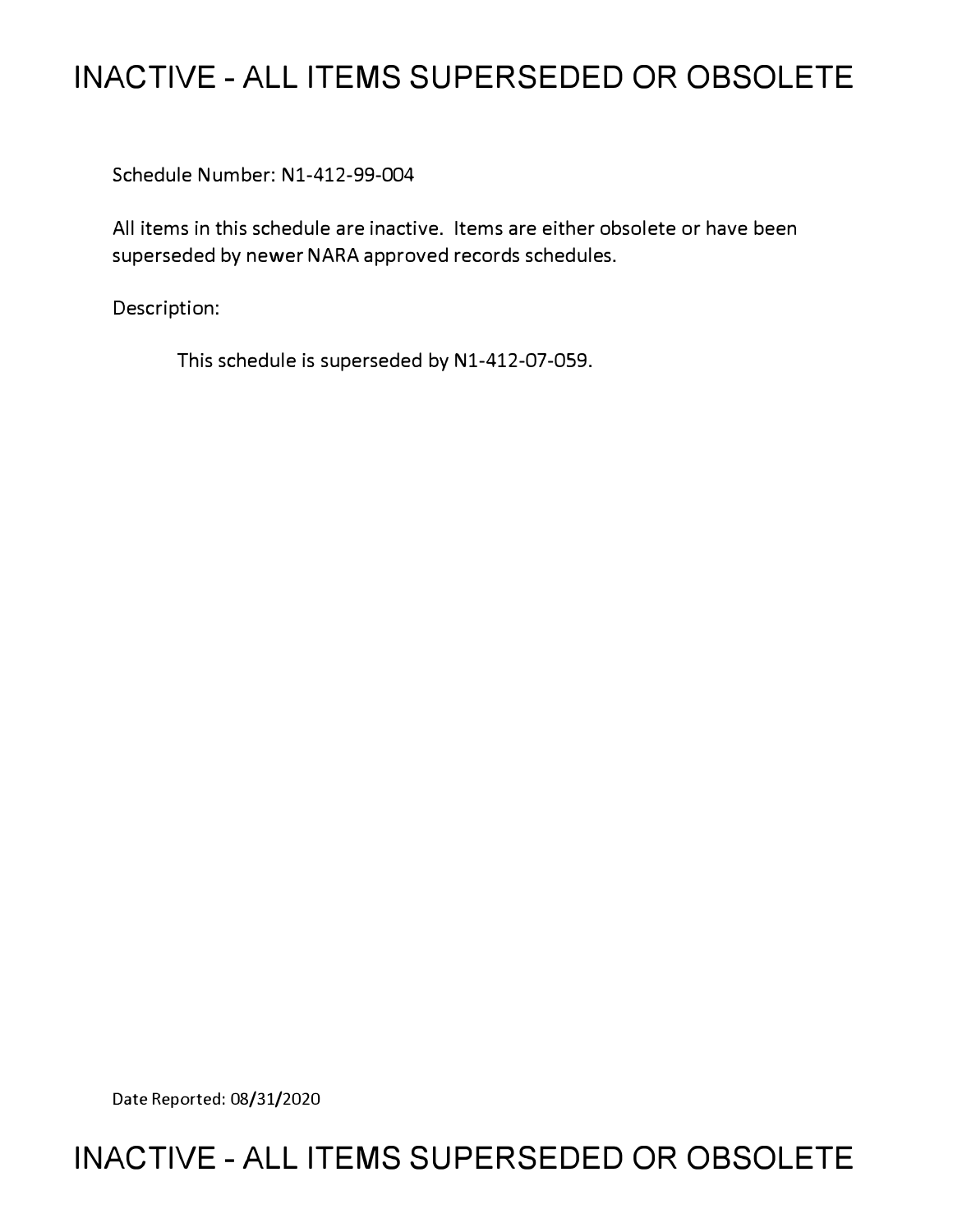|                                                                                                                                                                                                                           |                                                     |       | <b>LEAVE BLANK (NARA use only)</b>                                                      |                                                    |
|---------------------------------------------------------------------------------------------------------------------------------------------------------------------------------------------------------------------------|-----------------------------------------------------|-------|-----------------------------------------------------------------------------------------|----------------------------------------------------|
| <b>REQUEST FOR RECORDS DISPOSITION AUTHORITY</b>                                                                                                                                                                          |                                                     |       | <b>JOB NUMBER</b>                                                                       |                                                    |
| (See Instructions on reverse)                                                                                                                                                                                             |                                                     |       | <b>DATE RECEIVED</b>                                                                    | N   - 412 - 99 - 4<br><sup>ED</sup> 10 - 13 - 98   |
| TO: NATIONAL ARCHIVES and RECORDS ADMINISTRATION (NIR)                                                                                                                                                                    |                                                     |       |                                                                                         |                                                    |
| WASHINGTON, DC 20408<br>FROM (Agency or establishment)                                                                                                                                                                    |                                                     |       | NOTIFICATION TO AGENCY                                                                  |                                                    |
| <b>Environmental Protection Agency</b>                                                                                                                                                                                    |                                                     |       |                                                                                         |                                                    |
| 2. MAJOR SUBDIVISION                                                                                                                                                                                                      |                                                     |       | In accordance with the provisions of 44                                                 |                                                    |
| Air and Radiation                                                                                                                                                                                                         |                                                     |       | U.S.C 3303a the disposition request,<br>including amendments, is approved except        |                                                    |
| <b>3 MINOR SUBDIVISION</b>                                                                                                                                                                                                |                                                     |       | for items that may be marked "disposition<br>not approved" or "withdrawn" in column 10. |                                                    |
| 4 NAME OF PERSON WITH WHOM TO CONFER                                                                                                                                                                                      | 5. TELEPHONE                                        |       | <b>DATE</b>                                                                             | ARCHIVIST OF THE LANTED STATES                     |
|                                                                                                                                                                                                                           |                                                     |       | $2 - 2 - 0$                                                                             |                                                    |
| Rachel Van Wingen                                                                                                                                                                                                         | $(202)$ 260-9709                                    |       |                                                                                         |                                                    |
| <b>6 AGENCY CERTIFICATION</b>                                                                                                                                                                                             |                                                     |       |                                                                                         |                                                    |
| I hereby certify that I am authorized to act for this agency in matters pertaining to the disposition of its records                                                                                                      |                                                     |       |                                                                                         |                                                    |
| and that the records proposed for disposal on the attached $\frac{3}{2}$ page(s) are not now needed for the business                                                                                                      |                                                     |       |                                                                                         |                                                    |
| of this agency or will not be needed after the retention periods specified, and that written concurrence from<br>the General Accounting Office, under the provisions of Title 8 of the GAO Manual for Guidance of Federal |                                                     |       |                                                                                         |                                                    |
| Agencies,                                                                                                                                                                                                                 |                                                     |       |                                                                                         |                                                    |
| is not required;                                                                                                                                                                                                          | is attached; or                                     |       | has been requested                                                                      |                                                    |
| DATE<br>'E OE                                                                                                                                                                                                             | ENTATIVE                                            | TITLE |                                                                                         |                                                    |
|                                                                                                                                                                                                                           |                                                     |       |                                                                                         |                                                    |
| Rachel Van Wingen<br>9/24/98                                                                                                                                                                                              |                                                     |       | Agency Records Officer                                                                  |                                                    |
| $\overline{7}$                                                                                                                                                                                                            |                                                     |       | 9 GRS OR                                                                                | 10. ACTION                                         |
| <b>ITEM</b><br>NO.                                                                                                                                                                                                        | 8. DESCRIPTION OF ITEM AND PROPOSED DISPOSITION     |       | <b>SUPERSEDED</b><br><b>JOB CITATION</b>                                                | <b>TAKEN (NARA</b><br>USE ONLY)                    |
|                                                                                                                                                                                                                           |                                                     |       |                                                                                         |                                                    |
|                                                                                                                                                                                                                           |                                                     |       |                                                                                         |                                                    |
| See attached U.S. EPA Records Control Schedule 483L.                                                                                                                                                                      |                                                     |       |                                                                                         |                                                    |
|                                                                                                                                                                                                                           |                                                     |       |                                                                                         |                                                    |
| $\bullet$                                                                                                                                                                                                                 |                                                     |       |                                                                                         |                                                    |
|                                                                                                                                                                                                                           |                                                     |       |                                                                                         |                                                    |
|                                                                                                                                                                                                                           |                                                     |       |                                                                                         |                                                    |
|                                                                                                                                                                                                                           |                                                     |       |                                                                                         |                                                    |
|                                                                                                                                                                                                                           |                                                     |       |                                                                                         |                                                    |
|                                                                                                                                                                                                                           |                                                     |       |                                                                                         |                                                    |
| 图                                                                                                                                                                                                                         |                                                     |       |                                                                                         |                                                    |
|                                                                                                                                                                                                                           |                                                     |       |                                                                                         |                                                    |
|                                                                                                                                                                                                                           |                                                     |       |                                                                                         |                                                    |
|                                                                                                                                                                                                                           |                                                     |       |                                                                                         |                                                    |
|                                                                                                                                                                                                                           |                                                     |       |                                                                                         |                                                    |
|                                                                                                                                                                                                                           |                                                     |       |                                                                                         |                                                    |
|                                                                                                                                                                                                                           |                                                     |       |                                                                                         |                                                    |
|                                                                                                                                                                                                                           |                                                     |       |                                                                                         |                                                    |
|                                                                                                                                                                                                                           |                                                     |       |                                                                                         |                                                    |
|                                                                                                                                                                                                                           |                                                     |       |                                                                                         |                                                    |
|                                                                                                                                                                                                                           |                                                     |       |                                                                                         |                                                    |
|                                                                                                                                                                                                                           |                                                     |       |                                                                                         |                                                    |
| 115-109                                                                                                                                                                                                                   | NSN 7540-00-634-4064<br>PREVIOUS EDITION NOT USABLE |       |                                                                                         | STANDARD FORM 115 (REV 3-91)<br>Prescribed by NARA |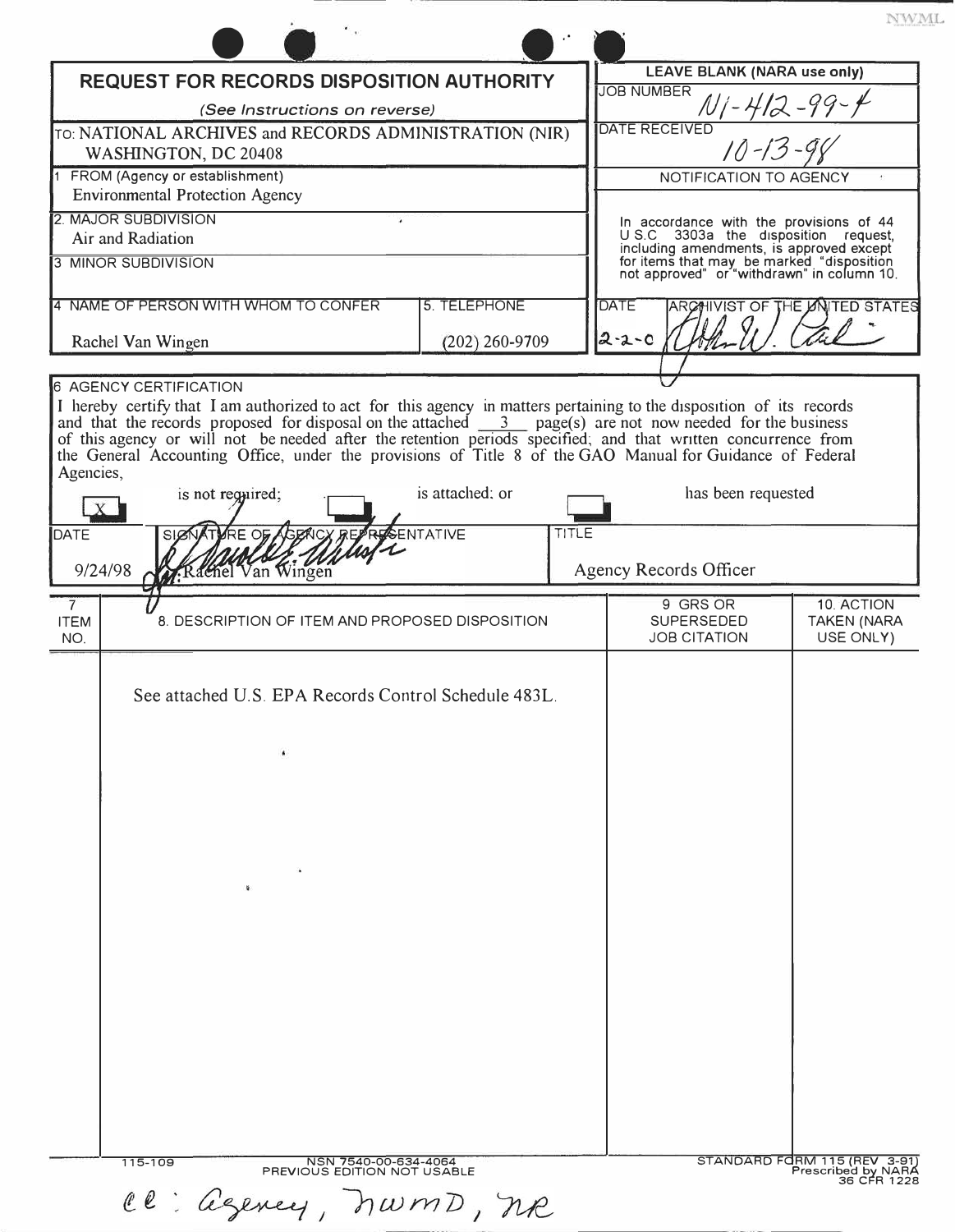#### **DRAFT OF 8/21/98**

• • • •

#### **U.S. EPA RECORDS CONTROL SCHEDULE DRAFT**

NWML

? **SERIES TITLE:** Ann Arbor Recall and In-Use Testing Records

**PROGRAM:** Air

**EPA SERIES NO:** 483L

**AGENCY FILE CODE:** AIRP 483

**NARA SCHEDULE NO.** Pending (Use this number to retire records to the FRC)

**APPLICABILITY:** National Vehicle and Fuel Emissions Laboratory (NVFEL)

#### *IDENTIFYING INFORMATION:*

**DESCRIPTION:** Contains documents pertaining to motor vehicle recall and in-use testing. Records consist of computer-generated listings of vehicle owners, labels, supplemental sheets, maintenances (Ml-M2-SM) two-ways forms, correspondence, and other related documents.

**ARRANGEMENT:** Arranged by vehicle class.

| TYPE OF RECORDS:             | SPECIFIC RESTRICTIONS:                                                 |
|------------------------------|------------------------------------------------------------------------|
| Case files                   | Confidential Business Information<br>Enforcement Sensitive Information |
| MEDIUM:<br>Paper, electronic | VITAL RECORD:<br>No                                                    |

**FUNCTIONS SUPPORTED:**  Program operations and enforcement activities

#### **SPECIFIC LEGAL REQUIREMENTS:**

Title II of the Clean Air Act, as amended, Section 201 et seq. 40 CFR 86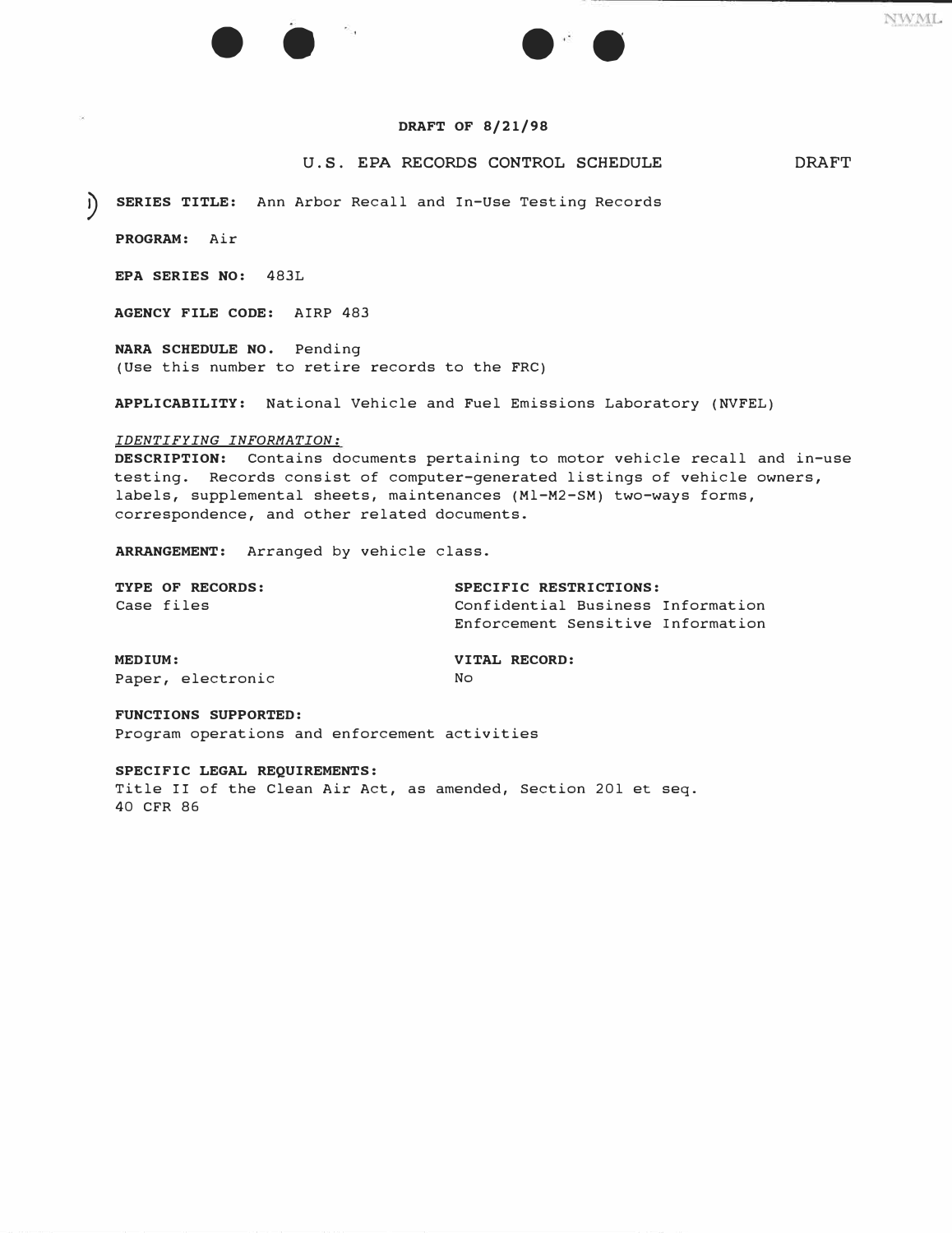#### **EPA SERIES NO. 483L**

### *DISPOSITION INFORMATION:* **DRAFT**

a. Record copy: Disposable

**TRANSFER TO FRC PERMITTED:**<br>Yes

b. Electronic version created with office automation applications: Disposable No

• • • •

### **FILE BREAK INSTRUCTIONS:**

a. Break file annually.

b. See disposition instructions.

#### **DISPOSITION INSTRUCTIONS:**

a. Keep inactive materials in office 1 year after file break, then retire to FRC. Destroy when 10 years old.

b. Delete when record copy is generated or when no longer needed for reference or updating, not to excood the retention of the record copy.

#### *APPLICATION GUIDANCE:*

**REASONS FOR DISPOSITION:** Records support program operations required by statute and regulations and may be required for litigation. The ten year retention meets program needs.

**AGENCY-WIDE GUIDANCE:** 

**PROGRAM OFFICE GUIDANCE/DESCRIPTIVE INFORMATION:** 

| CUSTODIAL INFORMATION:<br>CONTROLLING UNIT:                               | CONTACT POINT:                   |
|---------------------------------------------------------------------------|----------------------------------|
| Name: National Vehicle and Fuel Name: Karen Reese<br>Emissions Laboratory |                                  |
| Location: Ann Arbor                                                       | Mail Code:                       |
| Inclusive Dates:                                                          | <b>Telephone:</b> $734-214-4451$ |
| Volume on Hand (Feet):                                                    | Office: Testing Services Div.    |
| Annual Accumulation: 60 cu. ft. Room: 221<br>(feet or inches)             |                                  |
| CONTROL INFORMATION:<br><b>RELATED ITEMS:</b>                             |                                  |
| PREVIOUSLY APPROVED BY<br><b>NARA SCHEDULE NOS:</b>                       |                                  |